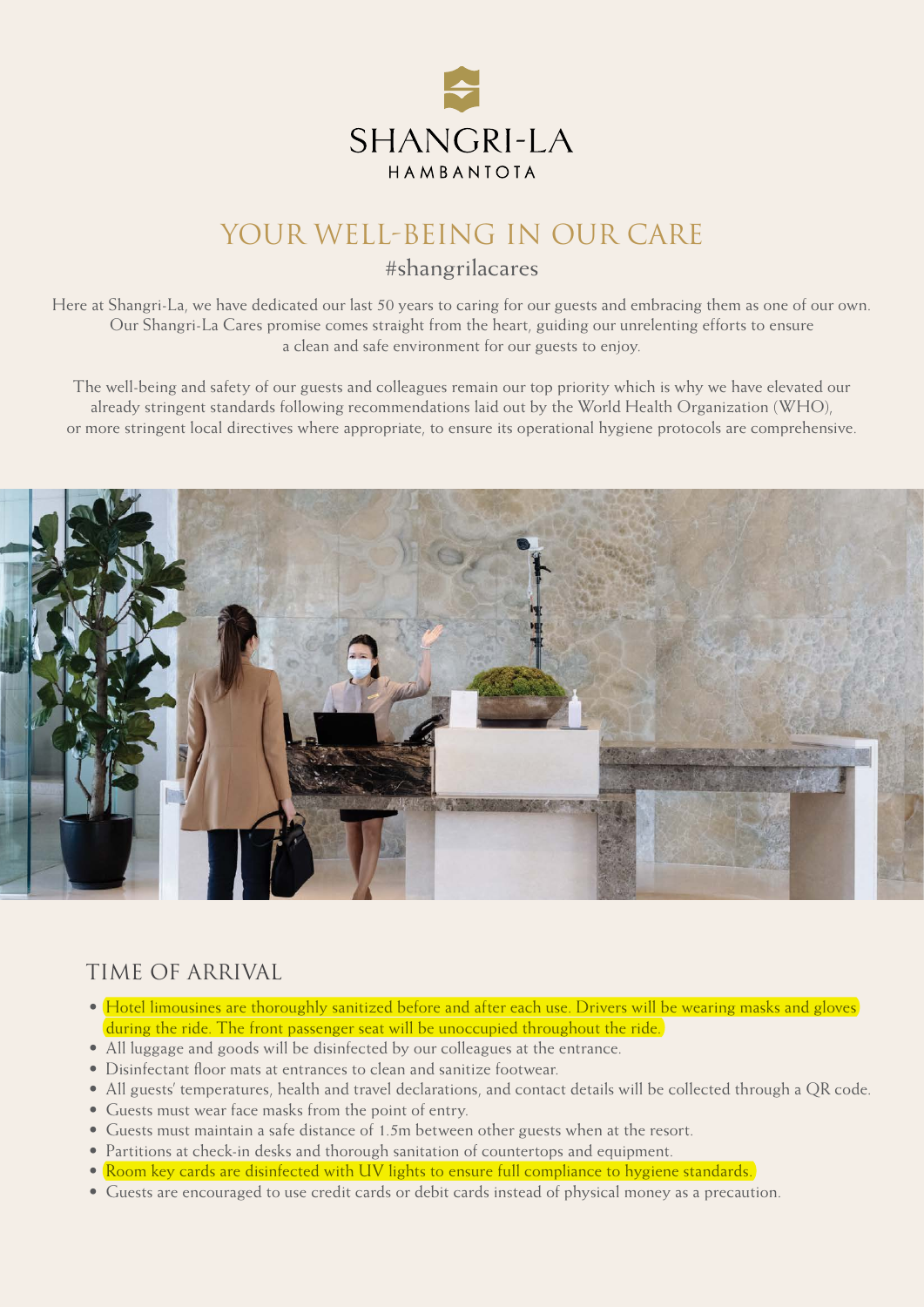

### GUEST ROOMS

- #Shangrilacares cleanliness assurance seal issued post cleaning of every room.
- 12-point stepped up room cleaning regime with hospital-grade disinfectant for frequently touched surfaces.
- Room attendants will only clean the room in the absence of our guests to minimize face-to-face contact.
- Self-care pack comprising of mask, hand sanitizer, anti-bacterial wet wipes provided in-room for guests' convenience.
- New cleaning and sanitation technology e.g. ultra-violet light technology and electrostatic spraying devices are in use.
- Each room's soiled linen will be placed in double-lined sealed bags and laundered at high temperature.
- Guest laundry is wrapped and delivered in laundry covers for extra hygiene



#### PUBLIC SPACES

- Hand sanitizer dispensers are available at key guest areas.
- Only four people are allowed to take the elevator at any one time.
- Increased cleaning and sanitizing frequency, at least hourly, for high touch contact surfaces such as lift buttons and public bathrooms.
- Furniture is more spaced out to ensure safe distancing standards are met.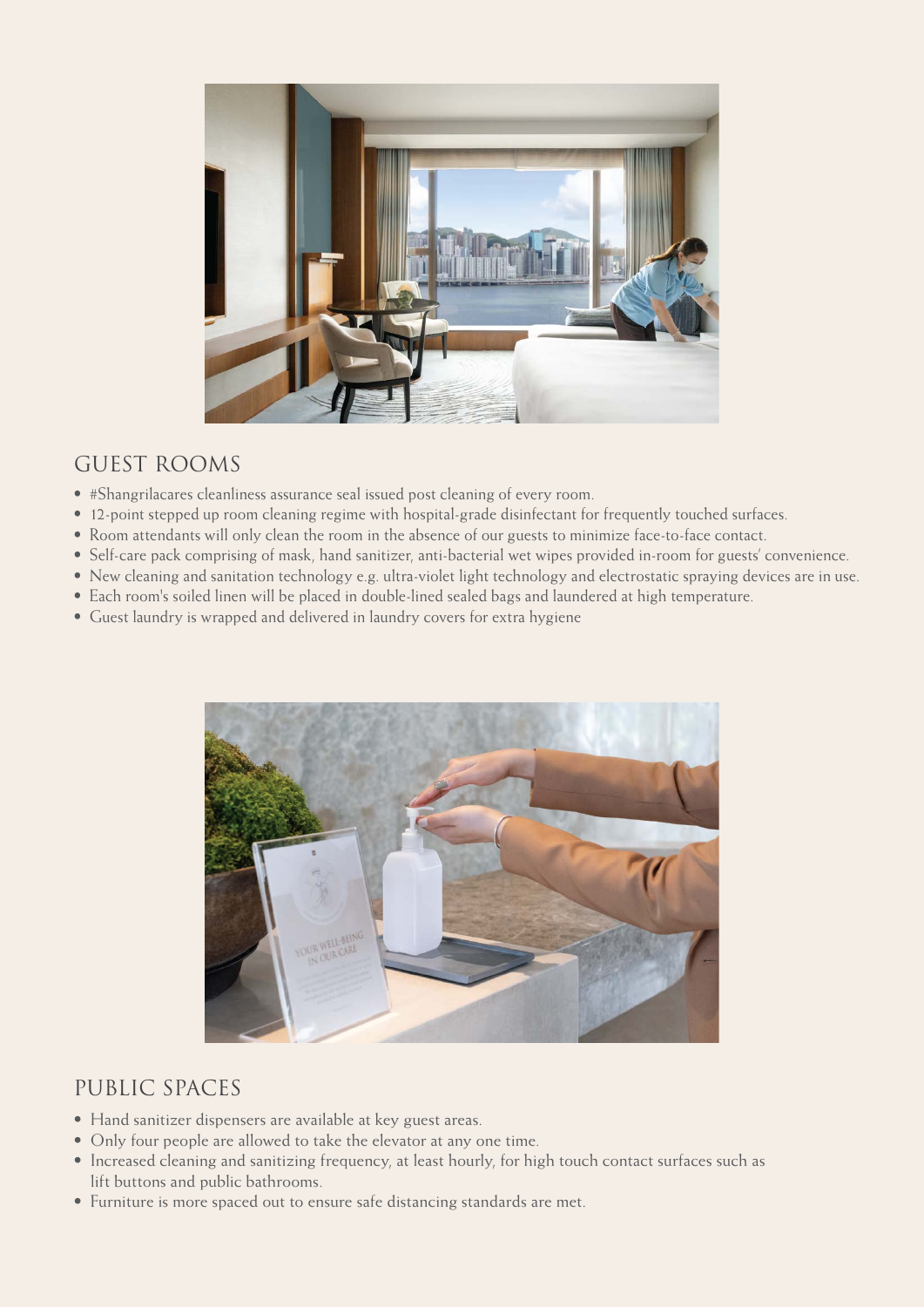

## DINING

- Restaurant seating capacity is reduced as per government guidelines to maintain social distancing.
- A two seating plan with specified timings is implemented at all meal periods to manage the flow of the guests and ensure we have sufficient seating within guidelines.
- Tables and chairs are sanitized before and after meal periods.
- Social distancing should be maintained at all times from arrival to departure.
- Body temperature is checked, and masks and hand sanitizer is provided at the restaurant entrance.
- Masks must be worn at all times except when seated at the table to have food.
- Digital menus via QR codes.
- Disposable gloves are provided for guests when serving from the buffet.
- Chefs assisted one-way buffet to manage social distancing in buffet restaurants.
- Flatware is wrapped and placed on the table.
- Silver service/ sharing dishes is discontinued. All food is served individually portioned in a'la carte restaurants.

#### IN-ROOM DINING

- Digital menus via QR code.
- All utensils, trolleys, hot boxes are sanitized after each use.
- All flatware, glassware and dishes served covered with cloche, stancaps or hot cabinets.
- All condiments served individually portioned.

#### MEETINGS AND WEDDINGS

- Event venues deep-cleaned and sanitized before and after each event.
- Temperature checks on arrival and wearing of masks for all guests and vendors.
- Contact details of all attendees must be shared in advance of the event.
- Covid-19 self-declaration form obtained from each guests on arrival
- Maximum number of guests to be limited as per the guidelines of the local authorities.
- Chefs assisted one-way buffet to manage social distancing.
- Disposable glove dispensers installed at the buffet for guests' use